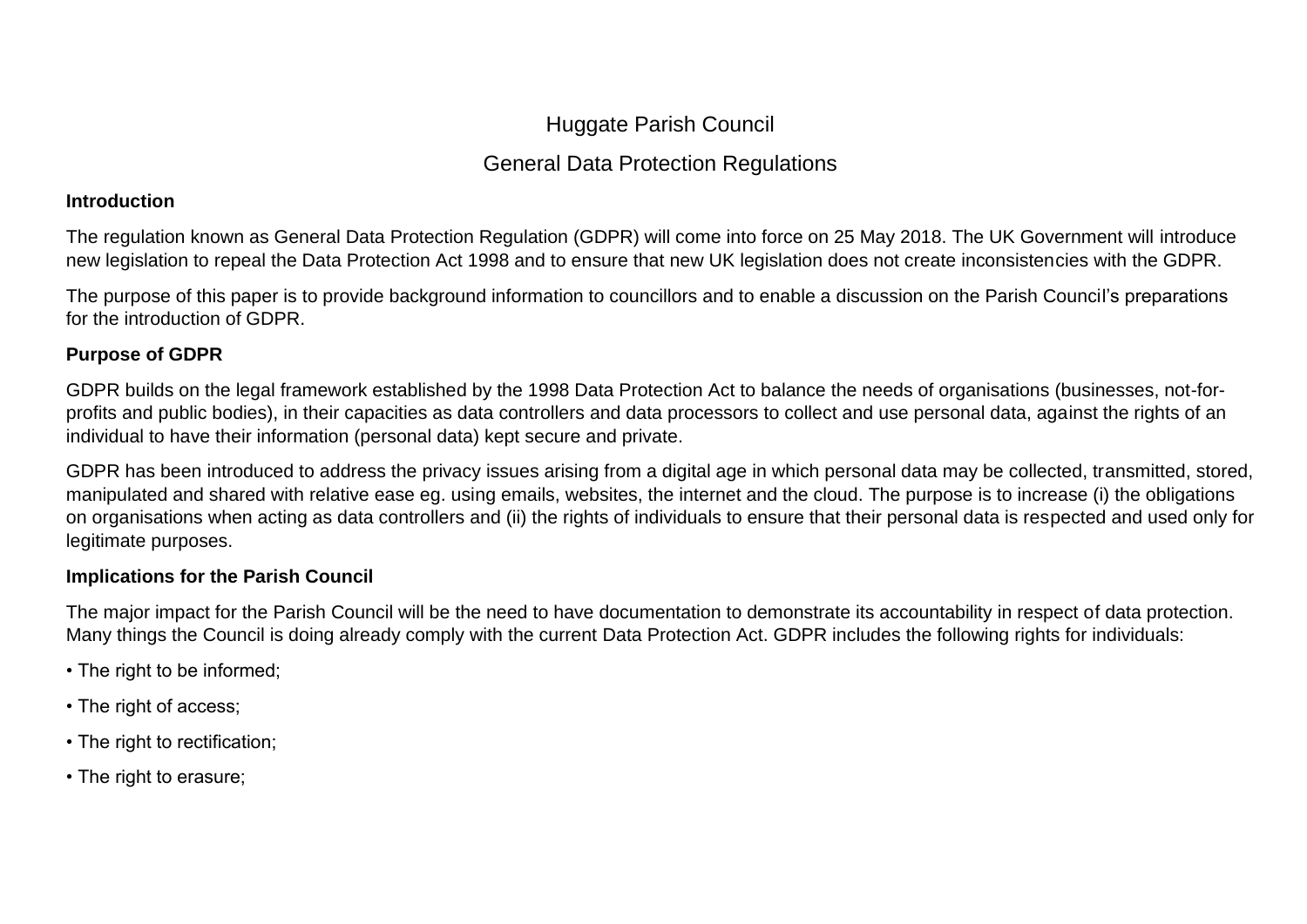- The right to restrict processing;
- The right to data portability;
- The right to object;
- The right not to be subject to automated decision-making including profiling.

Lots of the concerns and implications for larger organisations are connected with the automatic processing of data. Although the Parish Council holds personal data on computer systems, there is very little automatic processing involved.

### **Practical steps the Parish Council will need to take**

1. When the Parish Council requests or receives any personal data it should issue a privacy notice setting out: the Parish Council identity, how it intends to use the information, the lawful basis for processing the data, the Council's data retention period and the fact that individuals have a right to complain to the Information Commissioner's Office if they think there is a problem with the way the council is handling their data. This privacy notice must be provided in concise, easy to understand and clear language. The Parish Council must have a Subject Access Request (SAR) procedure (see below for Clerks email to contact to request a SAR setting out how it will handle any request from an individual about the data it holds on them.

2. The Parish Council should prepare a document which describes the personal data it processes.

Personal data held by the Parish Council falls into the following eleven categories. Where information other than contact details is held, this is mentioned specifically:

- Electoral Register (including unique electoral identifier)
- Common Land Registration records
- Councillors' details (including Register of interests)
- Suppliers to the Parish Council (if individual, not corporate, including bank account details)
- External organisation contacts / Community organisations
- Contractors (where individuals can be identified rather than a corporate body)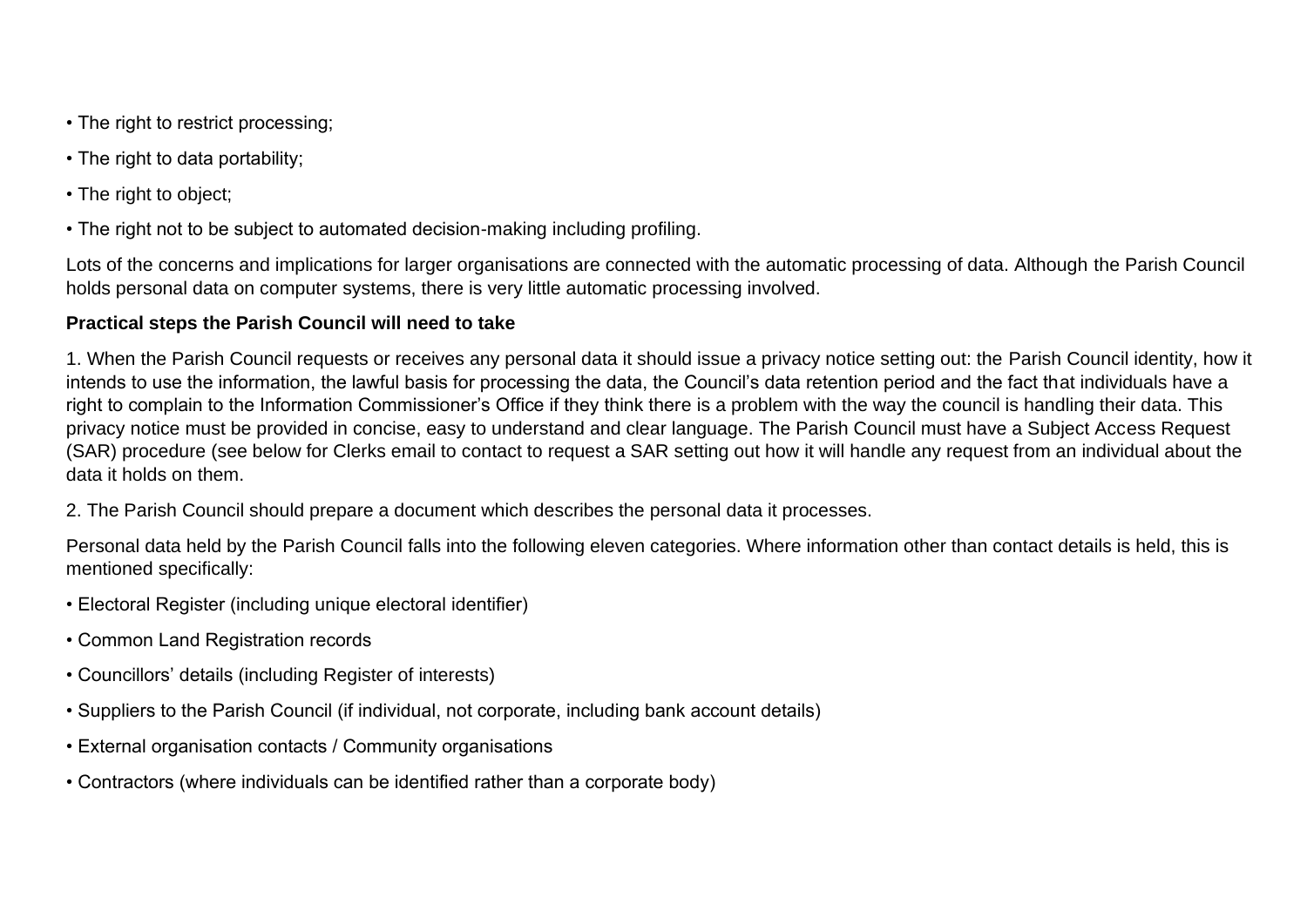- Employee (Clerk) (including National Insurance Number) Business contacts (eg. CDALC, SLCC)
- Local residents / electors.
- For each category of data, the following will be recorded:
- a. What data is held
- b. Where the data came from
- c. How the data was obtained / consent sought
- d. Why the data is needed
- e. The lawful basis for processing this data
- f. With whom the data is shared by the Parish Council
- g. What would constitute a data breach requiring notification to the ICO or affected individuals
- A draft of such a document is provided at Appendix 1.

3. The Parish Council should prepare a consent mechanism for each of the above categories of data, using a checklist offered by the Information Commissioner's Office. Consent to hold an individual's data must be freely given, specific, informed and unambiguous. There must be a positive opt-in — consent cannot be inferred from silence, pre-ticked boxes or inactivity, and there must be a simple way for people to withdraw their consent.

4. As the Parish Council does not process any data for individuals under 16, specific systems to verify individuals' ages, other than 'over 16' will not be necessary.

5. The Parish Council needs a procedure in place to detect, report and investigate any personal data breach (failure to report a breach could result in a fine, as well as a fine for the breach itself).

Note that if 'consent' is given as the lawful basis for processing personal data then those individuals have a right to have their data deleted.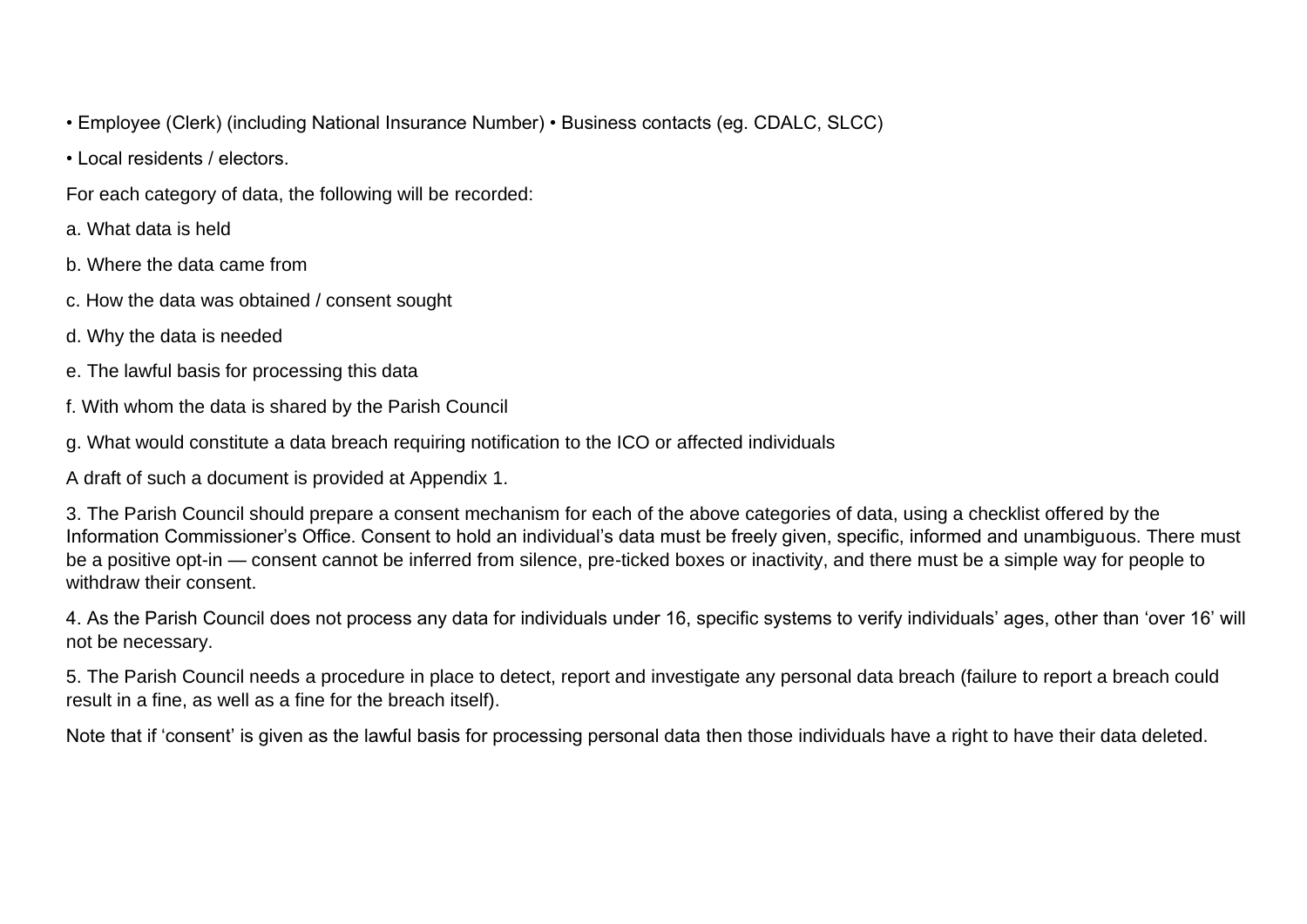#### **Data Protection Impact Assessment / Privacy Impact Assessment**

Data Protection Impact Assessments are mandatory in certain circumstances where data processing is likely to result in high risk to individuals, for example: where a new technology is being deployed, where a profiling operation is likely to significantly affect individual, or where there is processing on a large scale. Data processing by the Parish Council is not considered to meet these criteria and therefore a Data Protection Impact Assessment is not necessary.

#### **Appointment of Data Protection Officer**

The Parish Council is no longer required to formally designate a Data Protection Officer (DPO). However it is agreed that should the need of a DPO be required then the role sits with the Chair and they should take responsibility for the Parish Council's data protection compliance and have the knowledge, support and authority to carry out their role effectively.

The minimum tasks of an organisation's DPO will be:

• To inform and advise the organisation and its employees about their obligations to comply with the GDPR and other data protection laws;

• To monitor compliance with the GDPR and other data protection laws, including managing internal data protection activities, advise on impact assessments, train staff and conduct internal audits;

• If the need arises to be the first point of contact for the Information Commissioner's Office and for individuals whose data is processed. Whilst the DPO can be appointed from within an organisation or as an external data protection adviser, clear advice from the National Association of Local Councils is that a Parish Council's Clerk/RFO should NOT be designated as DPO, nor a councillor unless they have expert knowledge of data protection law and practices. Specifically, an 'internal' appointment (either Clerk or councillor) will not satisfy all of the requirements of the job because:

• There are conflicts of interests (which may arise from responsibilities as a clerk/RFO and may including processing activities);

- The need for independence;
- The need for expert knowledge of data protection law and practices; and
- The need for adequate time to perform DPO role.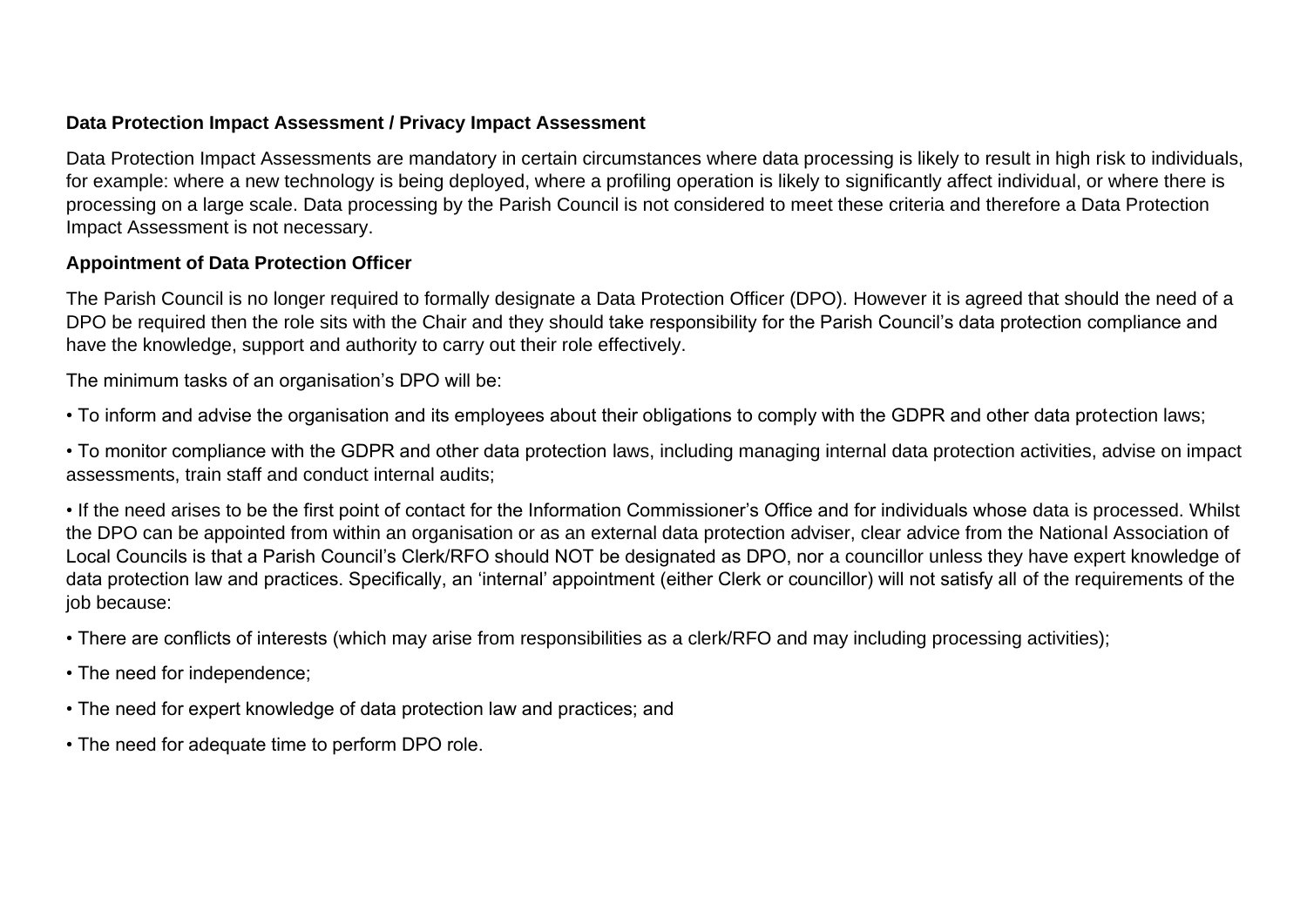Options if required are use one of the many reputable firms that understand the sector ('trusted suppliers') which council can then approach, or a supplier who provides a national service which local councils then buy into as their appointed DPO

General Data Protection Regulations

Huggate Parish Council

General Data Protection Regulation Impact Assessment / Personal data held by Huggate Parish Council

| Category of Data<br><b>Electoral Register</b><br>for the parish | What Data is held<br>Name/Address<br>Unique electoral identifier | Where the data<br>came from<br><b>ERYC</b> | How the date<br>was<br>obtained/consent<br>sought<br>Through<br>registration and<br>provided by<br><b>ERYC</b> | Why this data is<br>needed<br>Eligibility for<br>election or co-<br>option to the PC                       | Lawful basis<br>for processing<br>this data (eg<br>consent)<br>Required on a<br>month by<br>month basis to<br>support<br>policies | With whom<br>the data is<br>shared<br>Parish<br>councillors<br>and clerk<br>only | What would<br>constitute a<br>data breach<br>Information<br>visible to others  |
|-----------------------------------------------------------------|------------------------------------------------------------------|--------------------------------------------|----------------------------------------------------------------------------------------------------------------|------------------------------------------------------------------------------------------------------------|-----------------------------------------------------------------------------------------------------------------------------------|----------------------------------------------------------------------------------|--------------------------------------------------------------------------------|
| Common Land<br>Registrations                                    | Name/Address                                                     | <b>ERYC</b>                                | Correspondence                                                                                                 | Only held for<br>the village pond                                                                          | Proof of<br>ownership                                                                                                             | Parish<br>councillor<br>only                                                     | $N/A$ -no<br>personal info<br>held on<br>documents                             |
| Councillors details                                             | Name/Address/Email/Telephone<br>numbers/ Register of interests   | Parish<br><b>Councillors</b>               | Paper proforma<br>on election/co-<br>option                                                                    | Internal<br>correspondence<br>Public register<br>of interests<br>Access to<br>councillors by<br>the public | Required as<br>part of<br>councillors<br>agreement and<br>declaration                                                             | Within<br>HPC,<br>uploaded<br><b>ERYC</b><br>website                             | Transparent<br>government<br>relates                                           |
| Supplier (if<br>individual nor<br>corporate)                    | Name/Address/telephone<br>numbers/Bank account details           | <b>Business</b><br>Correspondence          | <b>Business</b><br>Correspondence                                                                              | <b>Business</b><br>transactions                                                                            | Required to<br>purchase<br>goods and<br>services                                                                                  | Councillors<br>and clerk<br>only                                                 | Contacts/bank<br>info given to<br>other<br>intentionally or<br>unintentionally |
| External<br>Organisations                                       | Name/Address/telephone<br>numbers                                | Ward<br>Councillors,<br>other clerks info  | Provided by<br><b>ERYC</b>                                                                                     | Day to day<br>business of<br><b>HPC</b>                                                                    | Only used for<br>contacted if<br>needed                                                                                           | Councillors<br>and clerk<br>only                                                 | Transparent<br>government<br>relates                                           |